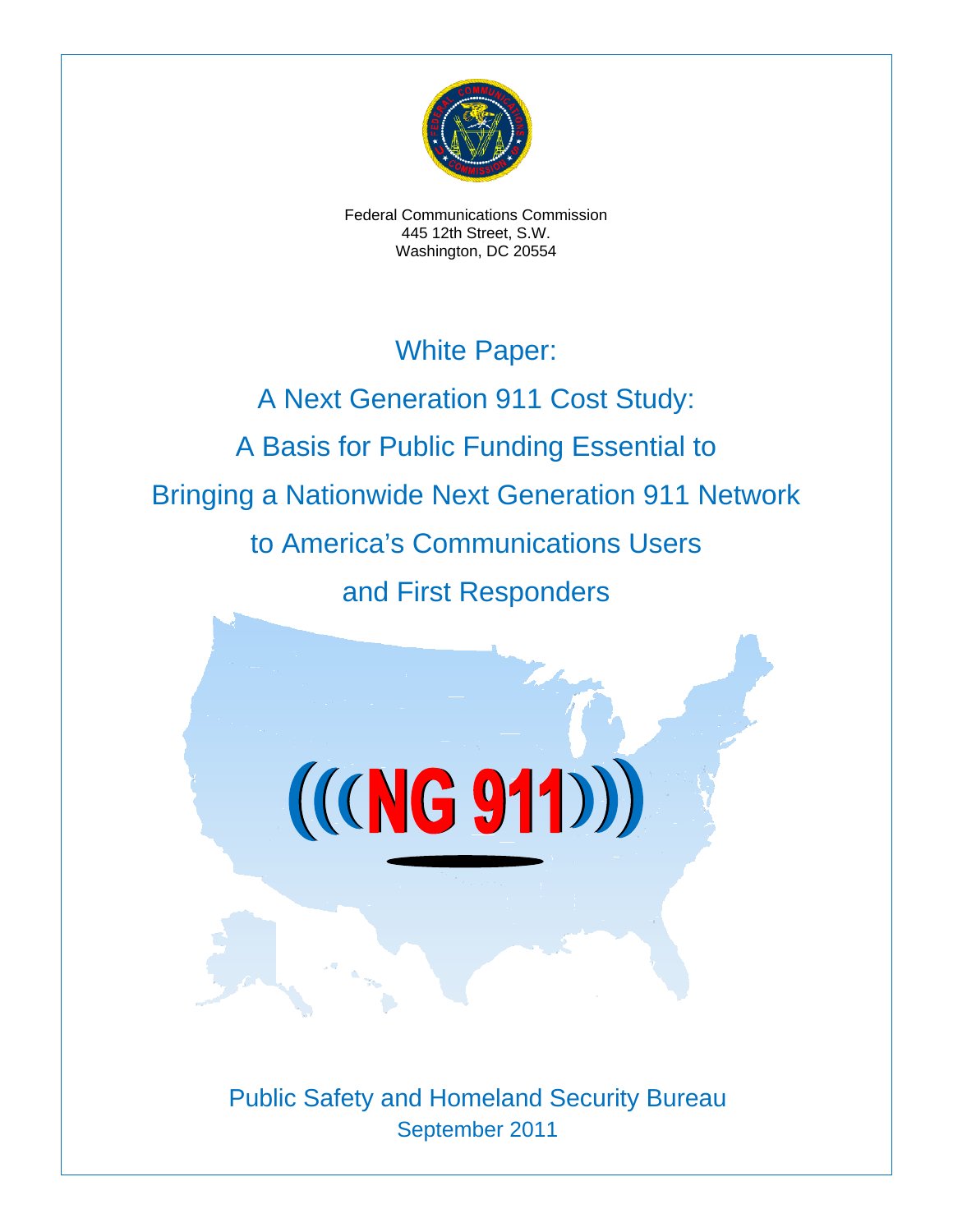## **Executive Summary**

The nationwide 911 system enables the public to place voice calls requesting emergency assistance. This is an important and reliable service that saves lives, but it has serious limitations. The "voice-centric" legacy 911 system does not support more diverse technologies such as text messaging and streaming video, which Americans increasingly rely on to communicate. A nationwide Next Generation 911 (NG911) network will bridge this gap by providing the technical capability for Americans to contact public safety authorities using the advanced telecommunications platforms of today and tomorrow. The Federal Communications Commission (FCC or Commission) is dedicated to working closely with all stakeholders to ensure a smooth and cost‐effective transition to NG911.

In this White Paper, the Federal Communications Commission's Public Safety and Homeland Security Bureau presents a cost study on the network connectivity and call routing portion of the nationwide NG911 network.<sup>1</sup> This paper will guide the Commission in its NG911 policymaking, and it is offered as a resource for other federal policymakers as well as state and local governments and other stakeholders.

## **Introduction**

To remain effective, the nation's 911 system must evolve to accommodate the ways people communicate. Although broadband technologies are now central to how Americans communicate, a number of the public safety answering points (PSAPs) or 911 call centers that handle 911 calls still lack broadband connectivity to a service provider network, which is necessary to support the evolution to NG911.<sup>2</sup> Providing this connectivity on a nationwide scale will require substantial funding. This White Paper presents two models for achieving the required connectivity, the second of which envisions a more cost-effective deployment.

### **NG911 System Overview**

NG911 will capitalize on advances in consumer‐based electronics technology to provide a more flexible and robust 911 interface that will improve the speed, accuracy, and preparedness of emergency response. The legacy, circuit‐switched model for routing 911 calls and conveying corresponding location information is increasingly obsolete and poorly suited for an environment where non-traditional voice and data communications content proliferates. When a wireless or VoIP user places a 911 call on a legacy network, the service provider handles the call with a complex system of routing, re-routing, and look-up designed to emulate the legacy technology. NG911 networks are able to take advantage of the benefits of IP‐based wireless and wireline networks to route calls faster and more efficiently. Similarly, the available mission-critical data capabilities and features can provide first responders an advantage in responding to emergencies. NG911 capitalizes on these new platforms to overcome problems inherent in the legacy system and to take advantage of IP‐based telecommunications' superior bandwidth; accuracy; and flexibility in transmitting audio, video, text and data in a variety of formats.

Instead of relying on standard wireline voice communications with legacy telephone switching, the NG911 system uses digital, packet-switched IP data and voice communications. When a user places a call in a NG911

 $1$  The principal authors of the cost model are Pat Amodio, Dr. Henning Schulzrinne and Jennifer A. Manner. Other contributors include Brian Hurley, Tim May, Jerome Stanshine, John Healy, Genaro Fullano, Michael Ha, Walter Johnston and Bryan Upham.

<sup>&</sup>lt;sup>2</sup> See Detailed Functional and Interface Standards for the NENA i3 Solution at http://www.nena.org/standards/technical/i3solutionhttp://www.nena.org/standards/technical/i3-solution.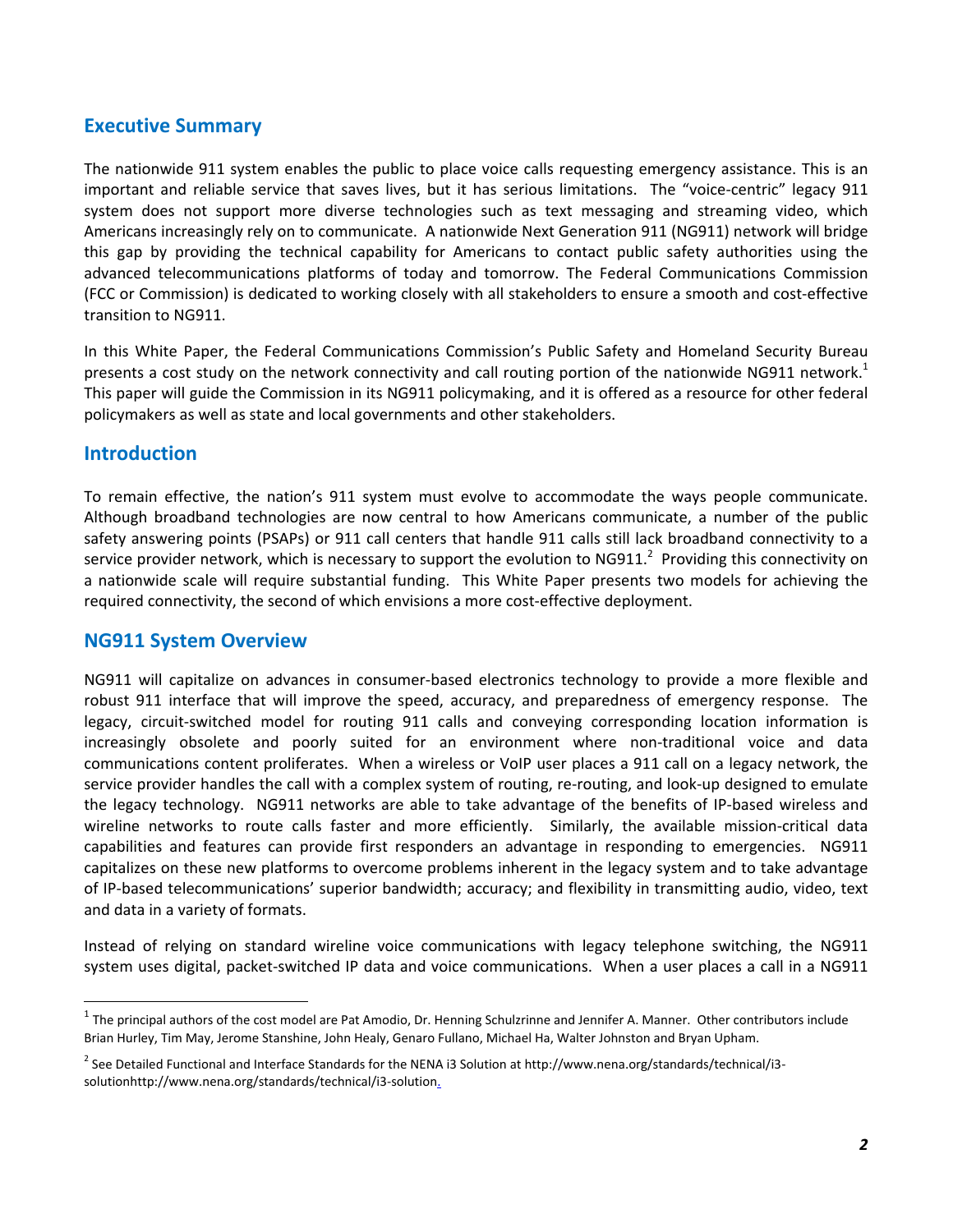system, it uses a standardized set of IP‐based technologies and applications to route the call through Internet traffic, providing intelligent routing, location information, and call signaling. Emergency calls are delivered to an Emergency Services Internet Protocol Network (ESInet), $3$  which can receive calls from a variety of different networks and types of networks. The ESInet then forwards the call to the appropriate PSAP. The flexibility of NG911 networks allows them to accommodate call handling by multiple entities<sup>4</sup> seamlessly, while allowing network service providers to dynamically route calls around congested networks and enabling PSAPs to manage call volume more efficiently. Finally, the transition to NG911 will introduce cost-efficiencies.

Overall, NG911 networks are far more versatile than legacy 911 networks. They support voice as well as data, including streaming video, still images, and text. This flexibility in turn allows NG911 networks to accept and deliver traffic from a wide array of possible end‐user devices. While a legacy 911 network can receive only voice calls, an NG911 network can accept video from a smartphone camera, voice over the voice network, VoIP‐ transmitted voice calls over a 3G or 4G network, or data sent by applications installed on the phone. Where legacy 911 systems are built on the assumption that a call is placed from a fixed point corresponding to a landline telephone, NG911 networks can effectively and efficiently route traffic from mobile user devices and fixed‐location devices.

NG911 also has the potential to enhance the ability of PSAPs and first responders to assess and respond to emergencies based on the texts, photos, and videos that consumers send to them, combined with information they gather and correlate from other sources and databases.

## **Cost Study Overview**

#### **Introduction**

This cost study examines two cost models for funding the construction and ongoing costs for nationwide NG911 network connectivity and call routing between the public safety answering point (PSAP) and the commercial service provider. It does not address other costs that PSAPs or carriers may incur in migrating to NG911, such as new systems located within the PSAP or upgrades to service provider networks to support NG911. The model calculates both capital or non‐recurring costs and ongoing or recurring costs under two cost models validated by experts - a baseline model and a second model that assumes the realization of certain cost-efficiencies from PSAP consolidation and using hosted as opposed to dedicated networks.<sup>5</sup> The inputs for both models include the number of PSAPs in the United States, NG911 bandwidth requirements, non‐recurring or one‐time equipment and installation costs, and recurring or ongoing costs, including operations and maintenance support.

http://www.nena.org/standards/technical/voip/functional-interface-NG911i3http://www.nena.org/standards/technical/voip/functional-interface-NG911-i3

<sup>&</sup>lt;sup>3</sup> An ESInet is designed as an IP-based inter-network (network of networks) shared by all agencies which may be involved in any emergency.

 $4$  Unlike modern E911 systems, which are forced to emulate the behaviors of legacy incumbent wireline utility calls to complete calls over wireline facilities, with NG911 the IP traffic access provider, communications service provider, network operator(s), and server‐side services may all be handled by different entities without sacrificing efficient IP routing.

 $5$  Cost model assumptions are in Appendix A. The cost model was constructed and its assumptions were validated through a technical analysis that used data acquired from several major commercial service and industry equipment providers, their competitors, and vendors. Costs were based on appropriate comparable Request for Proposal (RFP) responses; actual proposals from service providers for similar network builds and operations; and information obtained directly from service providers, equipment vendors, and integrators. Detailed cost scenarios were also developed and compared with cost scenarios provided by service providers, equipment vendors, integrators, and public safety to further validate costs.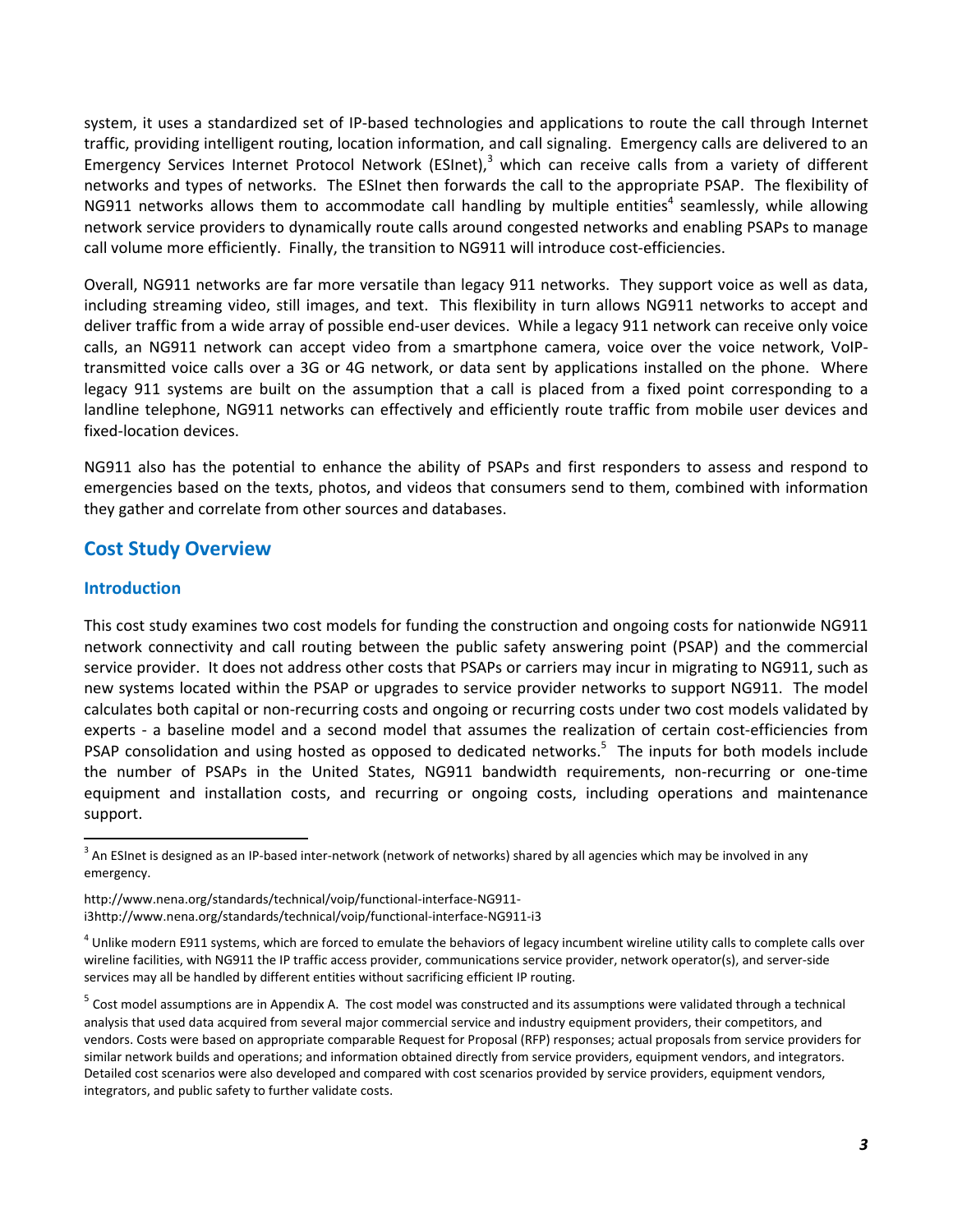## **Assumptions**

To ensure this cost study is measurable, we have divided PSAPs into three size categories, based on the number of seats for call‐takers within each PSAP:

- *Small PSAPs:* PSAPs with 5 or fewer seats.
- *Medium PSAPs:* PSAPs with 6 to 49 seats.
- *Large PSAPs:* PSAPs with 50 or more seats.

The cost study also assumes that each PSAP will provide NG911 service using one of two network architecture solutions ‐ dedicated or hosted.

Under the dedicated solution, the PSAP owns and operates all network, call routing, and call processing equipment and leases network connectivity. The dedicated solution requires more capital expenditures and on‐ going cost support then the hosted solution, including the costs of operations and maintenance personnel to support the PSAP-specific NG911 infrastructure. The dedicated solution allows for greater PSAP-specific customization. Most current 911 systems are closer to the dedicated solution because most of the equipment for handling calls, such as the switch, is housed in the PSAP.

Under the hosted solution, a PSAP contracts with third party service providers for all network services and associated equipment, which are hosted offsite and are accessible by multiple PSAPs and other public safety entities. Costs are based on administrative and monthly fees. Since this approach permits the sharing of information technology and system administration resources, the hosted solution is likely to be more cost effective than the dedicated solution. However, the hosted solution may not offer as many PSAP-specific customization options.<sup>6</sup> For medium PSAPs, the hosted media processing systems, such as IP-PBX and conference bridges,<sup>7</sup> are located closer to the PSAP, whereas for small PSAPs, they are regionalized.<sup>8</sup> This reduces the initial investment required and allows for cost-sharing among PSAPs but also limits the extent to which services can be customized.

The transition to NG911 may induce organizational as well as technological changes. Local authorities seeking to reduce costs may consolidate PSAPs or rely more extensively on hosted solutions. Since the extent of these changes is impossible to predict, this White Paper presents two deployment models, each of which assumes a particular distribution of hosted and dedicated solutions among PSAPs in the three size categories and provides an estimate of the extent to which PSAPs will consolidate.

#### *Baseline Model (Option A)*

The baseline model (Option A) assumes that a significant majority of small PSAPs will choose a hosted NG911 solution; half of medium‐sized PSAPs will choose a hosted solution; and given the size and scope of PSAPs in major cities, all large PSAPs will select a dedicated solution. Option A also assumes that no PSAPs will consolidate operations as they transition to NG911.

 $^6$  It is possible, though, that some providers may offer the same basic software for either a hosted or dedicated solution.

 $^7$  Media centers or gateways, will be a distribution center for network providers that will aggregate DS-1s from multiple TDM POPs onto a single DS‐3, complete calls directly to PSAPs over an MPLS network, and provide TDM‐to‐IP conversion and conference bridge services out of regional collocation facilities to the National Data Centers.

 $^8$  See architectural diagram in Appendix B.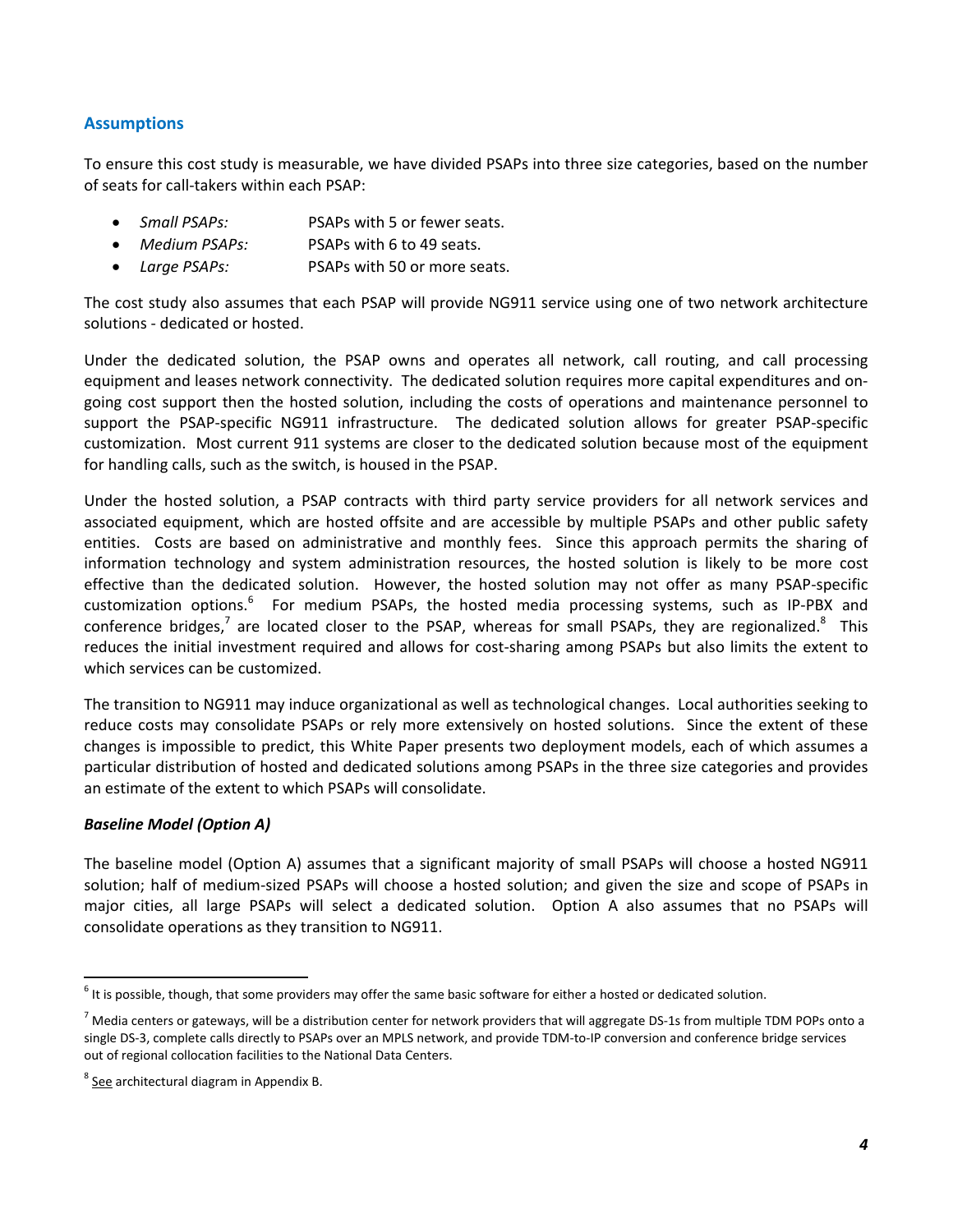#### *Cost‐Effective Model (Option B)*

The cost-effective model (Option B) assumes that PSAP consolidation will result in a 35% decrease in the number of PSAPs as networks migrate to NG911. This model also assumes a greater reliance on hosted solutions, with 50% of large PSAPS and 75% of medium PSAPs opting for a hosted solution.

## **Cost Elements**<sup>9</sup>

The core network components for a NG911 network are:

- PSAPs' access connectivity to, and service providers'<sup>10</sup> interconnection with, the ESInet.
- The ESInet itself, which interconnects PSAPs as call‐originating service providers.

Each component is discussed below.

#### **PSAP Access**

PSAPs need to access the regional ESInet using IP access connectivity. Historical trends indicate that PSAPs must provision at a minimum two, and sometimes three, physically‐diverse access links to ensure adequate reliability and resiliency. The cost of providing PSAP access depends significantly on the methods used to provide redundancy and on the availability of commercial broadband access. To account for the particular challenges rural PSAPs face in securing adequate and cost-effective broadband connectivity, this study includes as a cost element special construction charges and non‐recurring costs (NRC) for items needed to establish the ESInet or IP facilities.<sup>11</sup> These costs are generally incurred only once, but this study also takes into account a single equipment refresh during the projected ten-year period for certain equipment, such as routers.

As an order‐of‐magnitude estimate and as described in more detail below, a 10 Mbps commercial‐grade circuit is likely to be sufficient to support 911 traffic for all but the largest PSAPs. This study assumes that the cost of carrying emergency calls to the boundary of the ESInet is borne by the Telecommunications Service Provider (TSP) and is thus beyond the scope of this report. If the ESInet interconnects at major interexchange points (IXPs), the costs to both the TSP and the ESInet are likely *de minimis*. Currently, there are about 85 IXPs in the United States, but they are not distributed evenly geographically, so it is likely that TSPs would have to peer privately with some ESInets. This also depends on whether the ESInet is using shared or dedicated facilities, as discussed below.

  $9$  The cost elements included in this paper include everything exclusive of equipment, software, and service within the PSAP.

<sup>&</sup>lt;sup>10</sup> These service providers could include Commercial Mobile Radio Services (CMRS) operators or Local Exchange Carriers (LECs).

 $11$  Special construction charges may apply to the installation of certain fiber-based products. Companies typically determine whether special construction and associated charges are applicable on a case-by-case basis depending on the customer's geographic location, such as the distance to the nearest wire center or point of presence. Special types of construction may include underground service connections; aerial drop wires, underground conduit; trenching, where armored cable is laid in a trench; trench backfill expenses; cable replacement; and dismantling and removing aerial facilities, where facilities are changed from aerial to underground.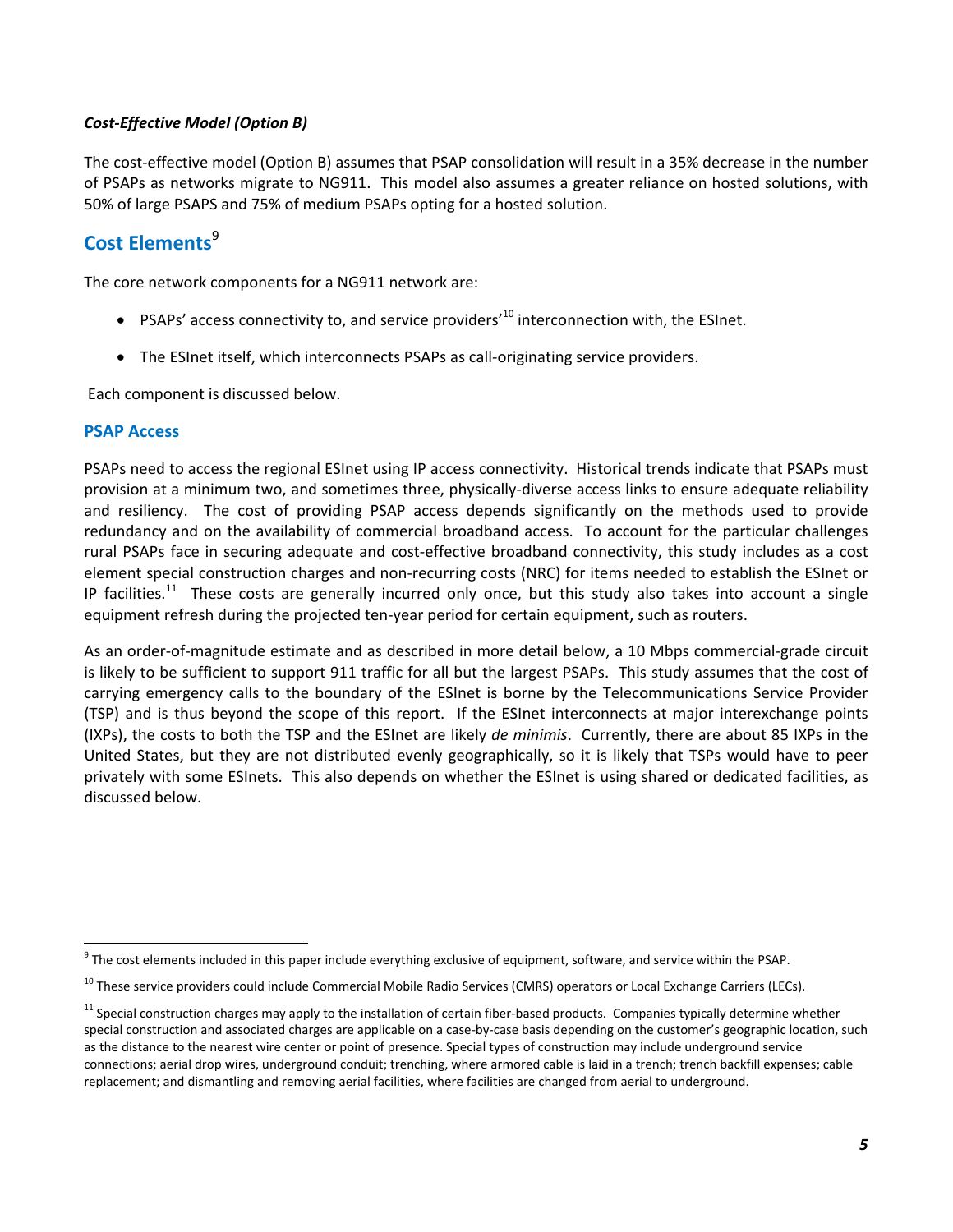## ESInet<sup>12</sup>

NG911 architecture relies on the ESInet to deliver voice, video, text, and data "calls" to the PSAP. There are at least three fundamental approaches to interconnecting PSAPs via an ESInet. First, the ESInet can serve as a dedicated network used solely for 911 calls and related communications, likely using Multi‐Protocol Label Switching (MPLS)<sup>13</sup> facilities offered by commercial service providers.<sup>14</sup> Under the second approach, the network can be shared with other governmental or not‐for‐profit services. Examples of this approach include the use of a statewide IP network or the US‐UCAN network that re‐uses the Internet2 leased fiber infrastructure currently used to connect universities with each other.<sup>15</sup> A third approach is to dispense with the ESInet altogether and interconnect PSAPs via the public Internet, possibly using Virtual Private Networks (VPNs). This approach has no additional costs beyond access link charges.

## **Cost Analysis**

This analysis first determines the number of PSAPs in each size category: small, medium, and large. It then calculates non‐recurring and recurring costs under each model based on the distribution among PSAPs of the two architectural solutions (dedicated or hosted) and on the total number of PSAPs requiring access to broadband fiber.

For non-recurring access connectivity, the study takes into account the cost to upgrade from time-division multiplexing (TDM) to IP‐over‐fiber, the percentage of PSAPs that must upgrade to IP‐over‐fiber, the percentage of PSAPs that upgrade from a single fiber connection to a dual fiber connection for improved reliability, and the percentage of PSAPs requiring special construction charges to connect or upgrade broadband fiber to the PSAP. Special construction charges also vary based on the size of the PSAP and its geographic location. The analysis also includes non‐recurring costs for equipment required to connect the PSAP to a hosted or dedicated network solution.<sup>16</sup>

Recurring costs include the costs of access connectivity for all PSAPs, which typically take the form of monthly fees to subscribe to a certain amount of bandwidth.<sup>17</sup> Recurring costs under the hosted solution also include monthly fees for services hosted offsite by a third party service provider. Recurring costs under the dedicated solution also include ongoing maintenance and operations costs. Based on estimates of current costs for 911 trunking (T1 circuits) nationwide, the total yearly recurring cost could be offset by as much as \$26 M to \$55 M once NG911 networks are fully operational. This is based on a reasonable estimate of the number of trunks each PSAP has today (5 to 7 on average) at a monthly rate of \$65 to \$100 per trunk.

 <sup>12</sup> The ESInet includes servers required to obtain and validate location information and to route calls, such as servers; Emergency Call Routing Function (ECRF); Border Control Functions (BCF); Emergency Services Routing Proxy (ESRP); Policy Store/Policy Routing Function (PSPRF); Location Validation Function (LVF); and LIS (Location Information Servers).

 $13$  See

http://www.cisco.com/en/US/products/ps6557/products\_ios\_technology\_home.htmlhttp://www.cisco.com/en/US/products/ps6557/pr oducts ios technology home.html.

<sup>&</sup>lt;sup>14</sup> The cost of a statewide dedicated ESInet depends on the geographic distribution and number of PSAPs but is likely to be substantial. Generally, the per‐Mbps cost of a network decreases with capacity, so, for example, it is less expensive to build one 1 Gbps network than ten 100 Mbps networks. In addition, the ESInet should be structured to handle any reasonable denial-of-service traffic.

<sup>15</sup> See http://www.internet2.edu/government/docs/U.S.%20UCAN%20Internet2%20Member%20Community%20FAQ.pdf.

<sup>&</sup>lt;sup>16</sup> See Figures 3 and 7.

 $17$  See Figures 2 and 6.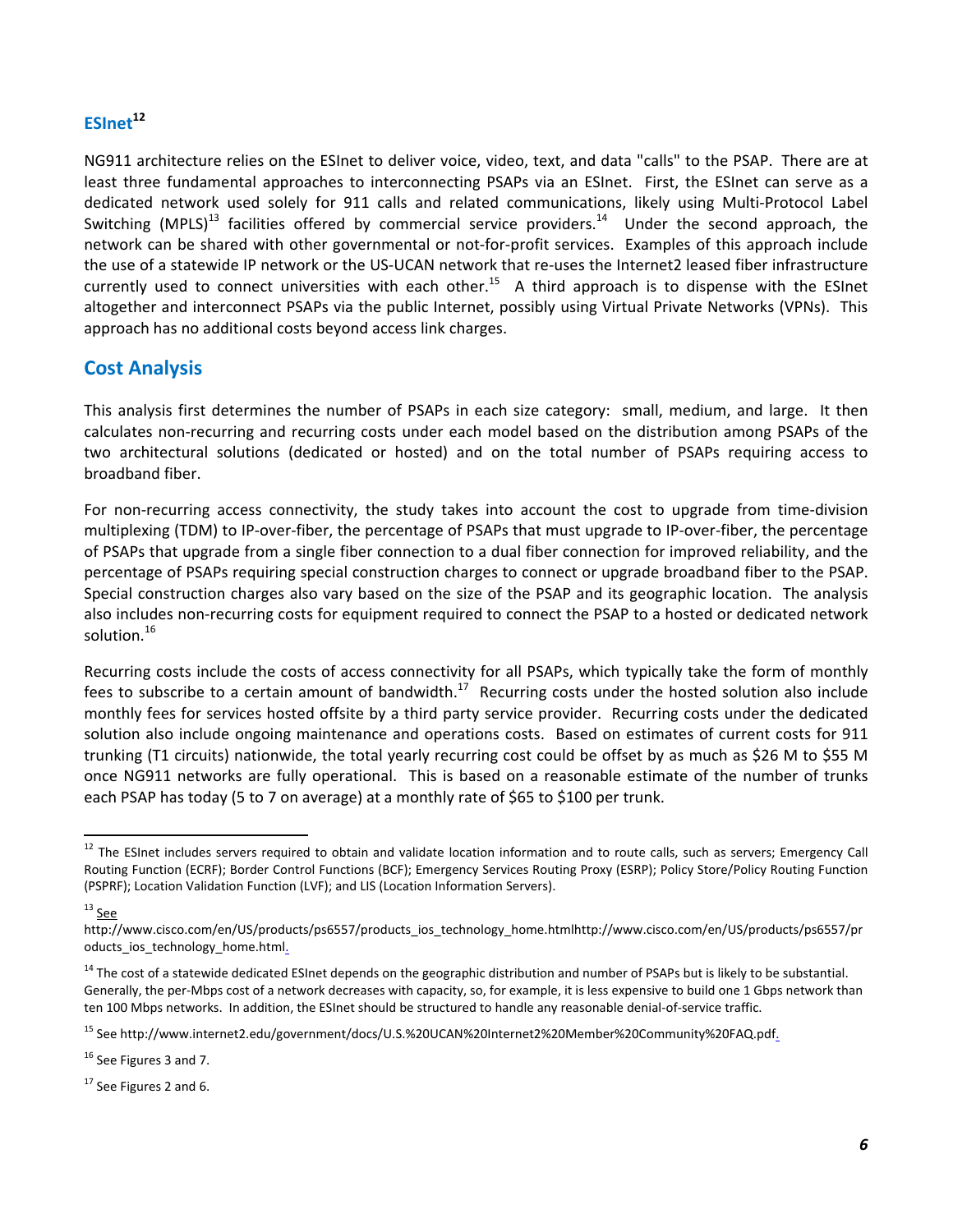For the baseline model (Option A) mentioned above, the total ten-year<sup>18</sup> cost, including non-recurring costs and recurring costs, is \$2.68 billion. Figure 1 depicts non-recurring costs for the three size categories and the projected recurring costs.

| <b>All PSAPs</b>                                | <b>Non-Recurring Costs (NRC)</b> |
|-------------------------------------------------|----------------------------------|
| Small                                           | \$302 M                          |
| Medium                                          | \$776 M                          |
| Large                                           | \$153 M                          |
| <b>All PSAPs - Total NRC</b>                    | \$1.23B                          |
| All PSAPs - Total Recurring Costs over 10 years | \$1.45B                          |
| All PSAPs - Total 10 year Recurring Cost + NRC  | \$2.68B                          |

### **Figure 1: Baseline Model (Option A), Cost Summary**

In Figure 2, the total monthly recurring costs are shown for the three size categories and projected out for a 10‐ year period. Based on a typical ramp-up schedule, the monthly recurring costs are modest in the first three years, after which the transition to NG911 accelerates.

|                       |                   | <b>Total Monthly Recurring Costs (MRC)</b> |              |              |                            |              |                                                                       |                        |              |                                                                       |  |  |
|-----------------------|-------------------|--------------------------------------------|--------------|--------------|----------------------------|--------------|-----------------------------------------------------------------------|------------------------|--------------|-----------------------------------------------------------------------|--|--|
|                       | lYear 1           | Year 2                                     | Year 3       | Year 4       | lYear 5                    | Year 6       | Year 7                                                                | lYear 8                | lYear 9      | Year 10                                                               |  |  |
| <b>Small PSAP</b>     | \$5,957,050       | \$15,885,465                               | \$31,770,931 |              | \$61,556,178 \$107,226,892 |              |                                                                       |                        |              | \$163,143,730 \$194,120,387 \$206,511,050 \$206,511,050 \$206,511,050 |  |  |
| <b>Medium PSAP</b>    | \$2,325,930       | \$6,202,481                                | \$12,404,962 | \$24,034,615 | \$41,866,748               | \$63,699,482 | \$75,794,321                                                          | \$80,632,256           | \$80,632,256 | \$80,632,256                                                          |  |  |
| <b>Large PSAP</b>     | \$663,802         | \$1,770,138                                | \$3,540,276  | \$6,859,285  | \$11,948,432               | \$18,179,317 | \$21,631,086                                                          | $\frac{23,011,794}{5}$ | \$23,011,794 | \$23,011,794                                                          |  |  |
| <b>Total</b>          | \$8,946,782       | \$23,858,085                               | \$47,716,169 |              | \$92,450,078 \$161,042,071 |              | \$245,022,529 \$291,545,794 \$310,155,100 \$310,155,100 \$310,155,100 |                        |              |                                                                       |  |  |
| <b>Net Present</b>    |                   |                                            |              |              |                            |              |                                                                       |                        |              |                                                                       |  |  |
| Value (NPV)           | $-$1,448,431,006$ |                                            |              |              |                            |              |                                                                       |                        |              |                                                                       |  |  |
|                       |                   |                                            |              |              |                            |              |                                                                       |                        |              |                                                                       |  |  |
| US 10-Year            |                   |                                            |              |              |                            |              |                                                                       |                        |              |                                                                       |  |  |
| <b>Treasury Yield</b> |                   |                                            |              |              |                            |              |                                                                       |                        |              |                                                                       |  |  |
| rate                  | 3.03%             |                                            |              |              |                            |              |                                                                       |                        |              |                                                                       |  |  |

**Figure 2: Option A, Recurring Costs**

 <sup>18</sup> A theoretical rollout schedule for NG911 and concurrent phase-out of the baseline system spans a 10-year implementation period.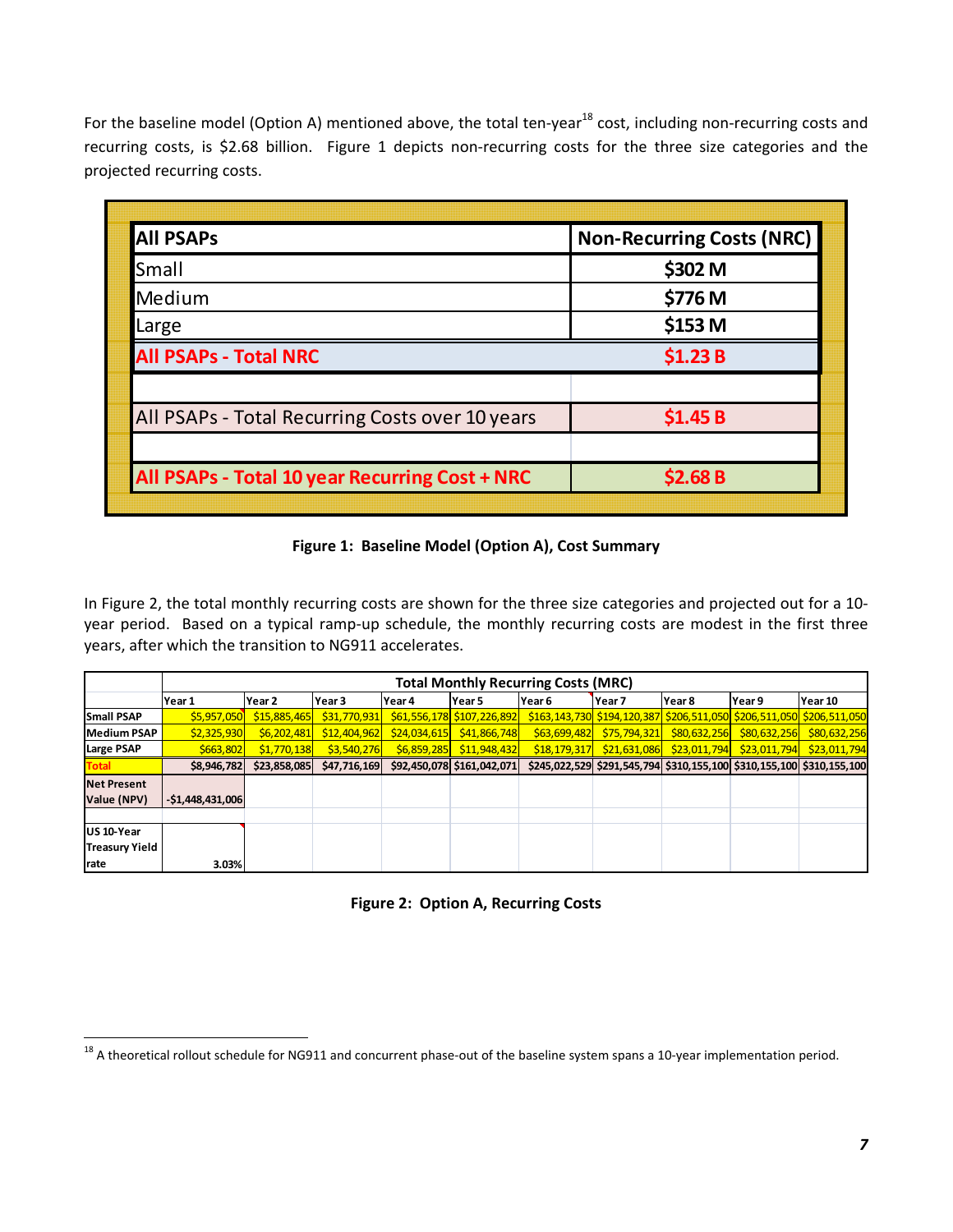Figure 3 summarizes the non-recurring costs for the three PSAP size categories. As an example, the total NRC for small PSAPs is \$302.3 M, which includes access connectivity cost (\$144 M), hosted cost (\$54.9 M), dedicated network cost (\$61.7 M), and equipment refresh and replacement costs (\$41.7 M).

|               | <b>Summary of Non-Recurring Costs (NRC)</b> |                  |         |                      |            |                    |                  |                  |                         |                                        |                         |                                           |             |                             |
|---------------|---------------------------------------------|------------------|---------|----------------------|------------|--------------------|------------------|------------------|-------------------------|----------------------------------------|-------------------------|-------------------------------------------|-------------|-----------------------------|
|               | <b>Access Connectivity Cost (NRC)</b>       |                  |         |                      |            | <b>Hosted Cost</b> |                  |                  | ESInet, etc)            | Dedicated Solution (IT infrastructure, |                         |                                           |             |                             |
|               |                                             |                  |         |                      |            |                    |                  |                  |                         | Low                                    | <b>High</b>             |                                           |             |                             |
|               |                                             |                  |         |                      |            | Total %            |                  |                  |                         | Dedicated Dedicated                    |                         |                                           |             |                             |
|               | Bandwidth                                   | <b>TDM</b> to IP | Total % | Total %              | Total %    | <b>PSAP's for</b>  |                  |                  |                         | <b>Network</b>                         | Network                 | <b>Dedicated</b>                          | Equipment   |                             |
|               | (BW)                                        | <b>Install</b>   | PSAP's  | Upgrade              | <b>New</b> | Special            | <b>Total NRC</b> | <b>Total NRC</b> | <b>Total NRC -</b>      |                                        |                         | <b>Cost NRC - Cost NRC - Network Cost</b> | Refresh and |                             |
|               | <b>PSAP Size Connection</b>                 | (NRC)            |         | $(S, M, L)$ d PSAP's | PSAP's     | construction       | Cost             | (per PSAP)       | <b>All PSAPs</b>        |                                        |                         | (per PSAP) (per PSAP) NRC - All PSAPs     | Replacement | <b>Total</b>                |
| Small         | $10$ Mb/s                                   | \$1,100          | 80%     | 55%                  | 25%        | 45%                | \$143,998,668    |                  | \$10,000 \$54,888,000   | \$500,000                              | \$750,000               | \$61,749,000                              |             | \$41,701,707 \$302,337,375  |
| <b>Medium</b> | $10$ Mb/s                                   | \$1,100          | 19%     | 75%                  | 25%        | 40%                | \$41,617,111     |                  | $$25,000$ $$16,294,875$ |                                        | \$750,000 \$1,500,000   | \$611,057,813                             |             | \$107,035,168 \$776,004,966 |
| Large         | $100$ Mb/s                                  | \$2,800          | 1%      | 100%                 | 0%         | 30%                | \$3,149,199      |                  |                         |                                        | \$1,500,000 \$3,000,000 | \$128,643,750                             |             | \$21,086,872 \$152,879,821  |

**Figure 3: Options A, Non‐Recurring Costs (NRC)**

Figure 4 shows a year-by-year spend for all costs over the projected ten-year period under Option A. As mentioned above, Option A assumes that PSAPs would not consolidate operations as they transition to NG911.



**Figure 4: Option A, Year‐by‐Year Spend example**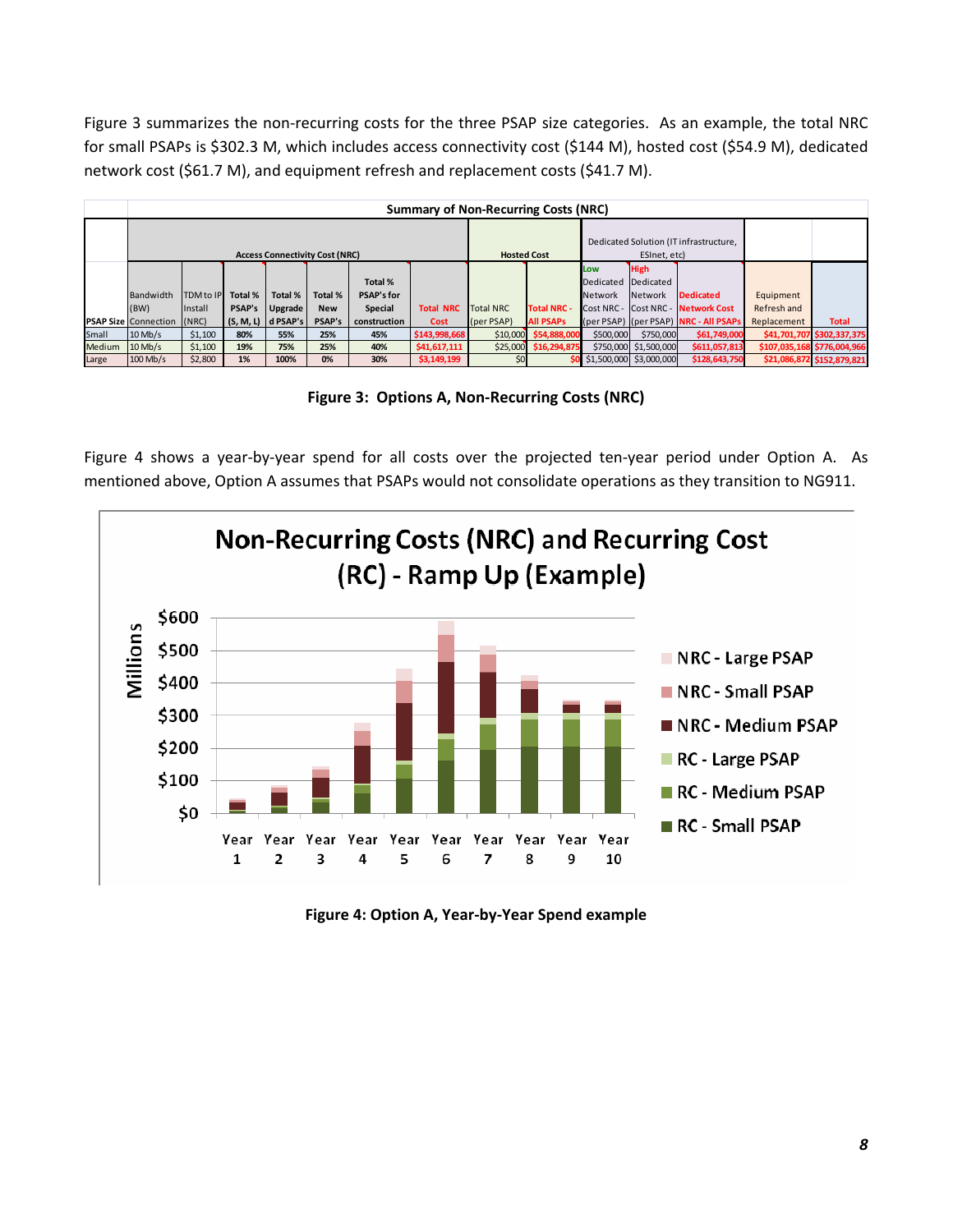The cost effective model (Option B) assumes that PSAPs would consolidate operations as they migrate to NG911 and also rely more on hosted solutions. The total ten-year projected cost under this model, including nonrecurring and recurring costs, is \$1.44 billion.

Figure 5 depicts non-recurring costs for the three size categories and the projected recurring costs. Because PSAP consolidations would reduce the number of PSAPs by 35% and a higher proportion of medium and large PSAPs would use hosted solutions, the non‐recurring costs are lower.

| <b>All PSAPs</b>                                | <b>Non-Recurring Costs (NRC)</b> |
|-------------------------------------------------|----------------------------------|
| Small                                           | \$203 M                          |
| Medium                                          | \$297 M                          |
| Large                                           | \$56 M                           |
| <b>All PSAPs - Total NRC</b>                    | \$556 M                          |
| All PSAPs - Total Recurring Costs over 10 years | \$888 M                          |
| All PSAPs - Total 10 year Recurring Cost + NRC  | \$1.44B                          |

## **Figure 5: Option B, Cost‐Effective Model, Cost Summary**

Figure 6 shows the total monthly recurring costs for the three size categories projected out for a ten-year period. Based on a typical ramp-up schedule, the monthly recurring costs are modest in the first three years, after which the transition to NG911 accelerates.

|                       |                   | <b>Total Monthly Recurring Costs (MRC)</b> |              |              |              |              |                       |              |                                                                       |              |  |  |
|-----------------------|-------------------|--------------------------------------------|--------------|--------------|--------------|--------------|-----------------------|--------------|-----------------------------------------------------------------------|--------------|--|--|
|                       | Year 1            | Year 2                                     | Year 3       | Year 4       | lYear 5      | Year 6       | Year <sub>7</sub>     | Year 8       | Year 9                                                                | Year 10      |  |  |
| <b>Small PSAP</b>     | \$3,872,082       | \$10,325,553                               | \$20,651,105 | \$40,011,516 | \$69,697,479 |              |                       |              | \$106,043,424 \$126,178,252 \$134,232,183 \$134,232,183 \$134,232,183 |              |  |  |
| <b>Medium PSAP</b>    | \$1,245,898       | \$3,322,395                                | \$6,644,789  | \$12,874,279 | \$22,426,164 | \$34,120,993 | \$40,599,663          |              | $\frac{1}{2}$ \$43,191,130 \$43,191,130                               | \$43,191,130 |  |  |
| Large PSAP            | \$365,847         | \$975,593                                  | \$1,951,186  | \$3,780,423  | \$6,585,253  | \$10,019,340 | $\frac{1}{1.921,747}$ | \$12,682,709 | \$12,682,709                                                          | \$12,682,709 |  |  |
| <b>Total</b>          | \$5,483,828       | \$14,623,540                               | \$29,247,080 | \$56,666,218 | \$98,708,896 |              |                       |              | \$150,183,758 \$178,699,661 \$190,106,023 \$190,106,023 \$190,106,023 |              |  |  |
| <b>Net Present</b>    |                   |                                            |              |              |              |              |                       |              |                                                                       |              |  |  |
| Value (NPV)           | $-$ \$887,799,225 |                                            |              |              |              |              |                       |              |                                                                       |              |  |  |
|                       |                   |                                            |              |              |              |              |                       |              |                                                                       |              |  |  |
| US 10-Year            |                   |                                            |              |              |              |              |                       |              |                                                                       |              |  |  |
| <b>Treasury Yield</b> |                   |                                            |              |              |              |              |                       |              |                                                                       |              |  |  |
| rate                  | 3.03%             |                                            |              |              |              |              |                       |              |                                                                       |              |  |  |

**Figure 6: Option B, Monthly Recurring Costs**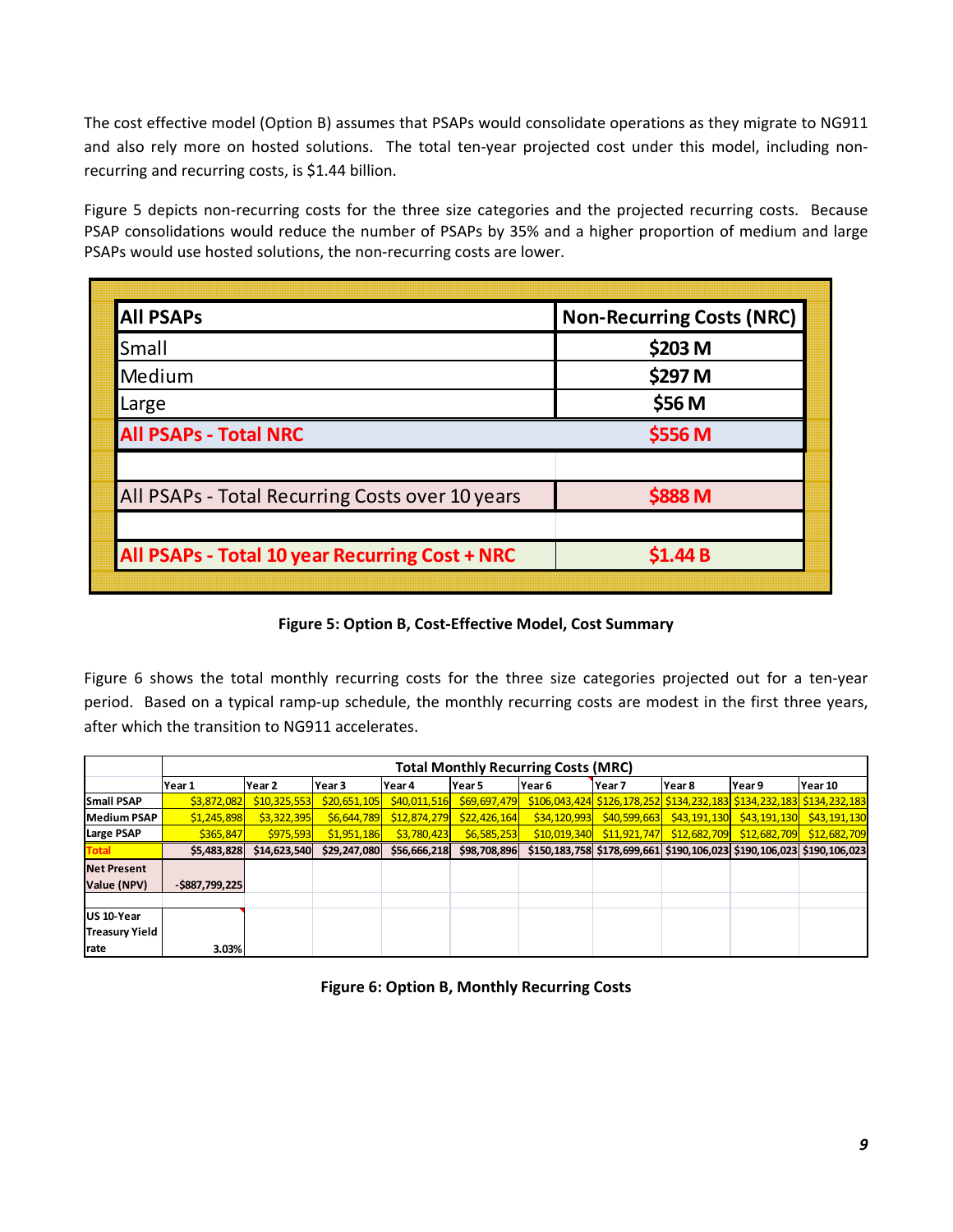Figure 7 presents non-recurring costs for the three PSAP size categories under the cost-effective model, Option B. As an example, the total non-recurring costs for small PSAPs is \$203.2 M, which includes access connectivity cost (\$93.6 M), hosted cost (\$35.7 M), dedicated network cost (\$40.1 M), and equipment refresh and replacement costs (\$33.8 M).

|        | <b>Summary of Non-Recurring Costs (NRC)</b> |           |         |                                       |            |                   |                  |                    |                         |                                        |                                        |                                       |             |                            |
|--------|---------------------------------------------|-----------|---------|---------------------------------------|------------|-------------------|------------------|--------------------|-------------------------|----------------------------------------|----------------------------------------|---------------------------------------|-------------|----------------------------|
|        |                                             |           |         |                                       |            |                   |                  |                    |                         |                                        | Dedicated Solution (IT infrastructure, |                                       |             |                            |
|        |                                             |           |         | <b>Access Connectivity Cost (NRC)</b> |            |                   |                  | <b>Hosted Cost</b> |                         |                                        | ESInet, etc)                           |                                       |             |                            |
|        |                                             |           |         |                                       |            |                   |                  |                    |                         | Low                                    | <b>High</b>                            |                                       |             |                            |
|        |                                             |           |         |                                       |            | Total %           |                  |                    |                         | Dedicated Dedicated                    |                                        |                                       |             |                            |
|        | Bandwidth                                   | TDM to IP | Total % | Total %                               | Total %    | <b>PSAP's for</b> |                  |                    |                         | <b>Network</b>                         | Network                                | <b>Dedicated</b>                      | Equipment   |                            |
|        | (BW)                                        | Install   | PSAP's  | Upgrade                               | <b>New</b> | Special           | <b>Total NRC</b> | <b>Total NRC</b>   | <b>Total NRC -</b>      | Cost NRC - Cost NRC -                  |                                        | <b>Network Cost</b>                   | Refresh and |                            |
|        | <b>PSAP Size Connection</b>                 | (NRC)     |         | $(S, M, L)$ d PSAP's                  | PSAP's     | construction      | <b>Cost</b>      | [per PSAP]         | <b>All PSAPs</b>        |                                        |                                        | (per PSAP) (per PSAP) NRC - All PSAPs | Replacement | <b>Total</b>               |
| Small  | $10$ Mb/s                                   | \$1,100   | 80%     | 55%                                   | 25%        | 45%               | \$93,599,134     |                    | \$10,000 \$35,677,200   | \$500,000                              | \$750,000                              | \$40,136,850                          |             | \$33,778,383 \$203,191,567 |
| Medium | $10$ Mb/s                                   | \$1,100   | 19%     | 75%                                   | 25%        | 40%               | \$27,051,122     |                    | $$25,000$ $$15,887,503$ |                                        | \$750,000 \$1,500,000                  | \$198,593,789                         |             | \$55,770,813 \$297,303,227 |
| Large  | $100$ Mb/s                                  | \$2,800   | 1%      | 100%                                  | 0%         | 30%               | \$2,046,979      | \$50,000           |                         | $$1,114,913$ $$1,500,000$ $$3,000,000$ |                                        | \$41,809,219                          |             | \$10,569,277 \$55,540,388  |

**Figure 7: Option B, Non‐Recurring Costs (NRC)**

Figure 8 shows a year-by-year spend for all costs over the ten-year period for Option B. As mentioned above, this option assumes that PSAP consolidations during the transition to NG911 would result in the number of PSAPs decreasing by 35%.



**Figure 8: Option B, Year‐by‐Year Spend example**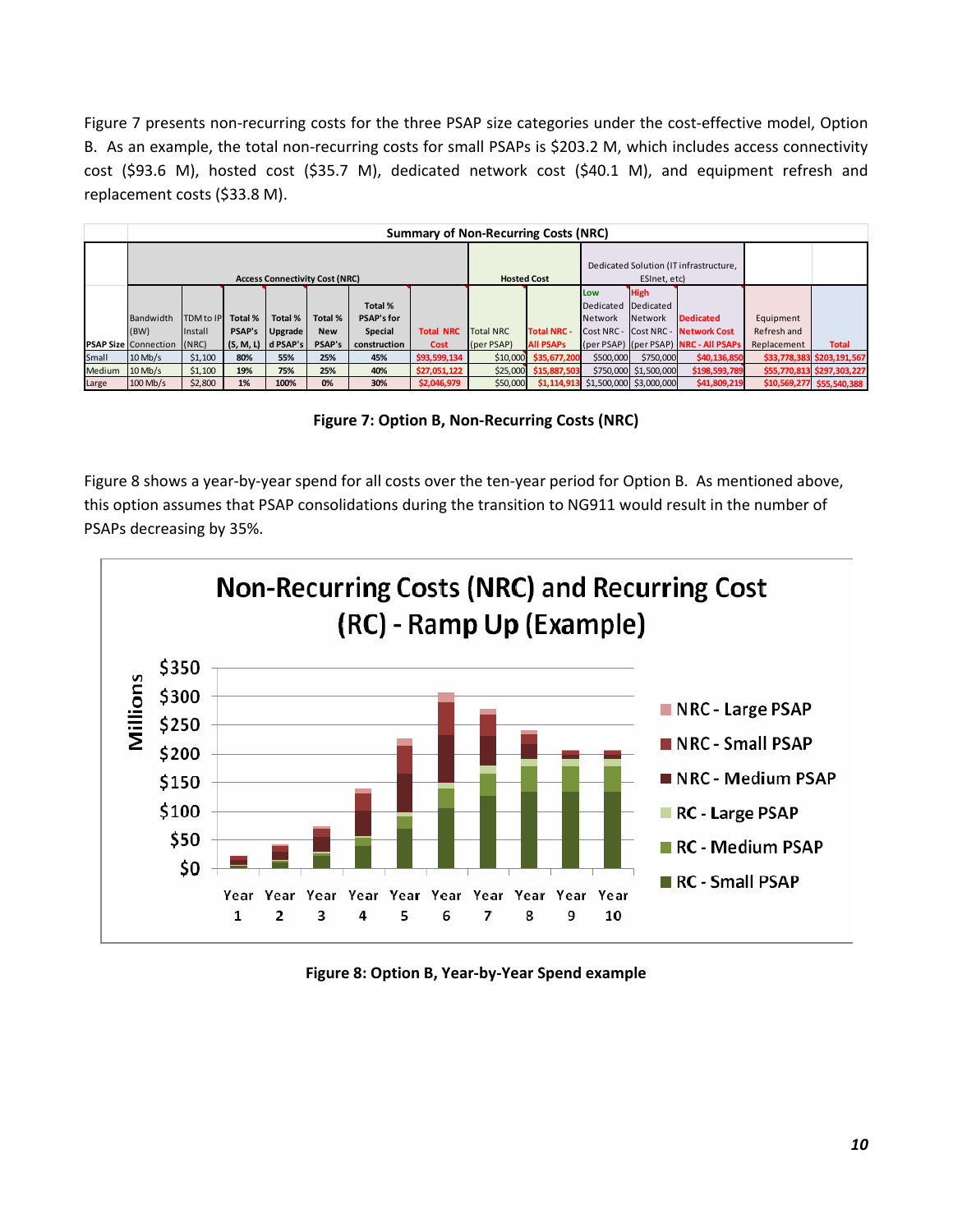## **Appendix A – Cost Modeling Assumptions**

## **Key Assumptions**

The cost model analysis includes only costs related to connecting the PSAP to the ESInet, and the per‐PSAP share of the cost of the ESInet. It intentionally excludes any NG911‐related costs for upgrading PSAP facilities to support NG911, such as updating call taker stations, training, or additional technical staff. The model also does not address costs incurred by telecommunications carriers. See Figure 9 for a summary of the assumptions.

Both Option A and Option B share the following core assumptions:

- 1. As of July 14, 2011, the FCC PSAP registry included a total of 6,861 active PSAPs in the United States.
- 2. If a physical IP fiber-based access facility is not available and special construction to build fiber to support 10 Mbps or 100 Mbps fiber access is required, the special construction cost estimates are based on an average distance of one mile.
- 3. Monthly recurring costs (MRC) over 10 years are calculated using Net Present Value (NPV) and the US 10‐Year Treasury Yield rate of 3.03% as of July 21, 2011.
- 4. MRC over 10 years includes an escalation of 4% during year six because contracts for customer network pricing are typically based on 36 or 60 months pricing.
- 5. The total MRC per PSAP for the hosted solution (call routing, infrastructure, and software) is \$1,200, regardless of the PSAP size.
- 6. Non‐recurring costs are included for items needed to establish the ESInet or IP access facilities. These costs are not generally incurred again, but network equipment such as routers typically have life cycles that may require a refreshing of equipment. Telecommunications infrastructure equipment typically has a useful life of seven years. Therefore, the cost model assumes that starting at year eight, the capital equipment purchased in years one to three is replaced, but we assume even distribution of the cost over a five-year period in years six through ten.<sup>19</sup>
- 7. Use of microwave is not taken into account in calculating backhaul costs.
- 8. Operations and maintenance support is included as a MRC for the dedicated solution at a rate of 6% of capital cost.

## **Baseline Cost Model ‐‐ Option A**

The baseline model, does not consider PSAP consolidation for the transition to NG911. Percentages and costs are listed below for each PSAP size class.

<sup>19</sup> See, http://www.irs.gov/irm/part1/irm\_01‐035‐006.html and http://www.microsoft.com/midsizebusiness/server‐replacement‐cycle.mspx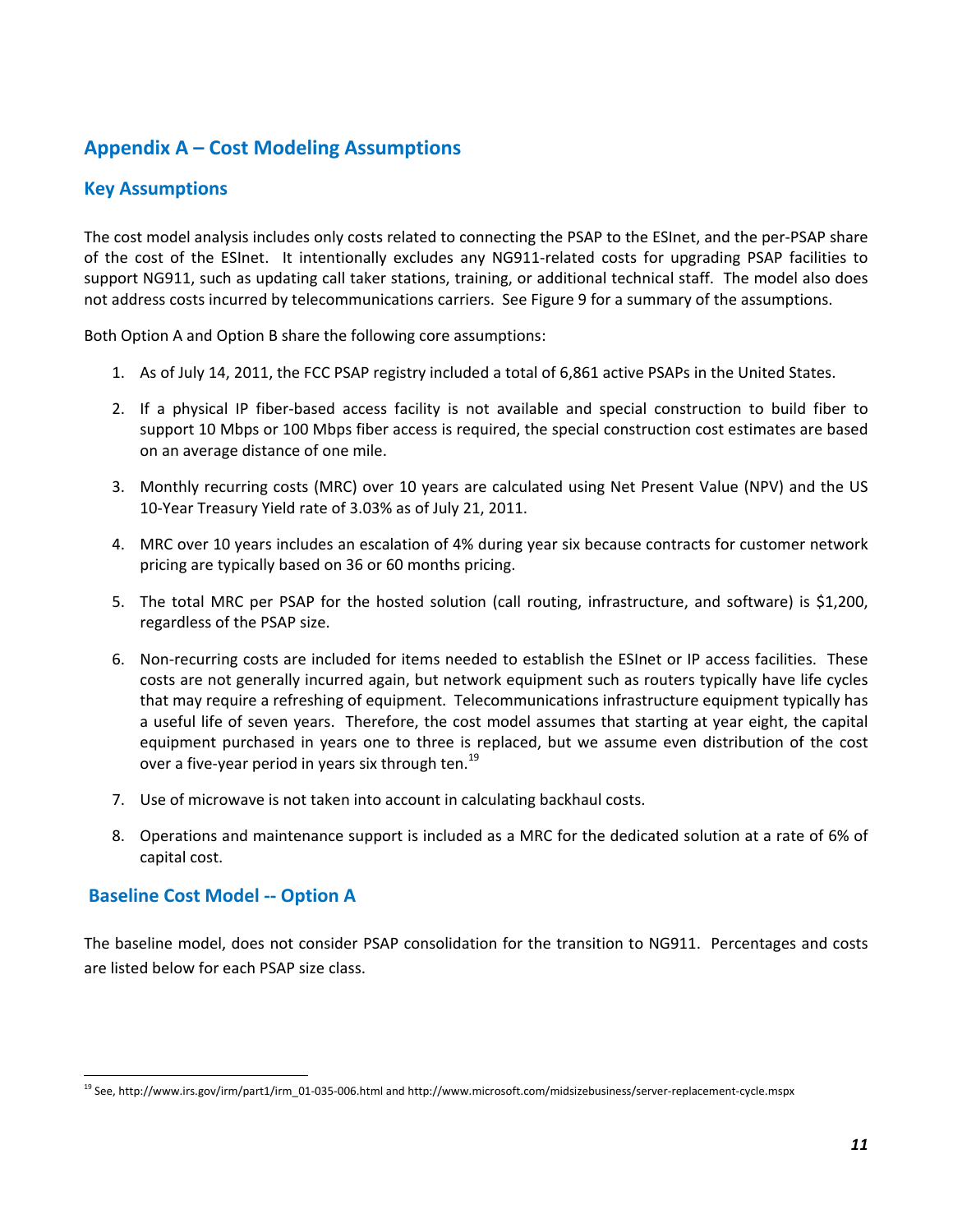## **Cost Effective Model ‐‐ Option B**

- 1. Assumes PSAP consolidation during the transition to NG911, resulting in a total of 35% fewer PSAPs at the end of the migration to NG911. We do not try to estimate the consolidation for each of the three size categories. Among large PSAPs, 50% are assumed to choose a dedicated NG911 solution and 50% a hosted solution. The hosted solution for large PSAPs incurs a non-recurring cost of \$50,000.
- 2. Among medium PSAPs, 25% are assumed to choose a dedicated NG911 solution and the other 75% a hosted solution.

## **Large PSAPs**

- Large PSAPs have 50 or more call taker positions; currently, approximately 1% of all PSAPs fall into this category.
- 100% of large PSAPs are assumed to choose dedicated NG911 systems for Option A, and 50% are assumed to choose dedicated NG911 systems for Option B.
- Large PSAPs are assumed to require 100 Mbps IP transport facilities, with a MRC of \$8,750.
- 30% of large PSAPs are assumed to require special construction charges for IP facilities averaging \$132,000 each.
- NRC per PSAP for dedicated network costs is divided into two classes: \$1,500,000 for 75% of the PSAPs and \$3,000,000 for 25% of the PSAPs. This division takes into account the range of possible dedicated network costs.
- All of the large PSAPs are assumed to upgrade IP facilities to dual 100 Mbps IP access.
- In Option A, the large PSAPs incur no MRC for the hosted solution because they are assumed to own and operate all of the infrastructure equipment.

## **Medium PSAPs**

- Medium PSAPs are characterized as having between 6 and 49 call taker positions; currently, approximately 19% of all PSAPs fall into this category.
- 50% (Option A) or 75% (Option B) of medium PSAPs are assumed to choose the hosted solution with national data centers for databases (to house the NG911 applications and call routing databases) and regional media gateway deployments, for hosted equipment and services closer to PSAPs. The remaining PSAPs are assumed to choose a dedicated solution.
- Medium PSAPs are assumed to require 10 Mbps IP transport facilities with a MRC of \$1,150.
- 75% of the medium PSAPs are assumed to upgrade IP access facilities to dual 10 Mbps connectivity.
- 40% of medium PSAPs are assumed to require special construction charges for IP facilities averaging \$75,000 each.
- For the hosted solution, the total NRC and additional equipment cost is assumed to be \$25,000.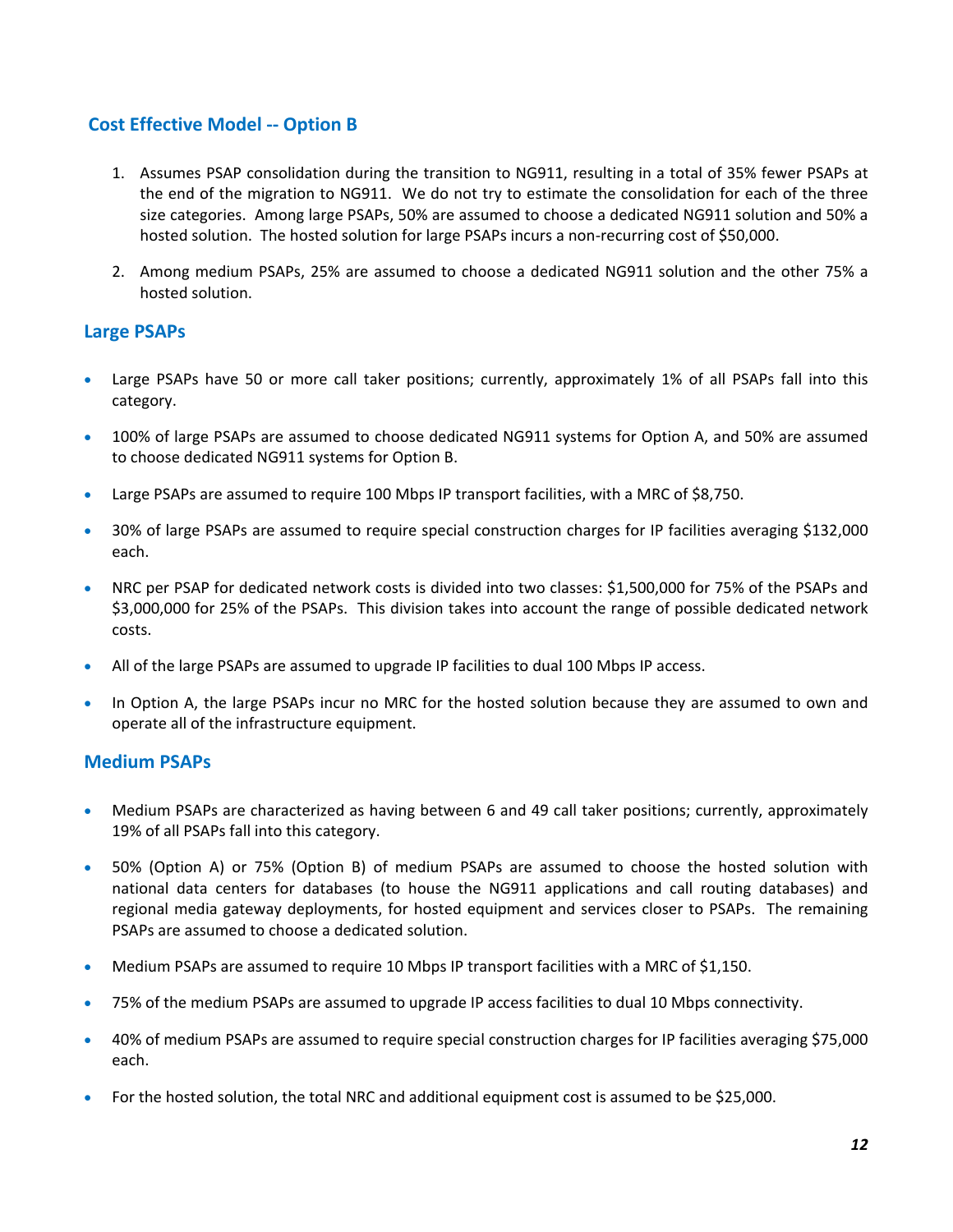• NRC per PSAP for the dedicated network is \$750,000 (for 75% of the PSAPs) to \$1,500,000 (for 25% of the PSAPs).

## **Small PSAPs**

- Small PSAPs have between one and five positions; approximately 80% of PSAPs are in this category.
- 98% of small PSAPs are assumed to choose national data centers for databases (to house the application and databases) and regional media gateway deployments (hosted equipment and services regionally located across the US).
- 2% of small PSAPs are assumed to choose a dedicated solution.
- 55% of small PSAPs are assumed to upgrade IP facilities to dual 10 Mbps connectivity; the others are assumed to already have the necessary connectivity. 45% of small PSAPs are assumed to require special construction charges for IP facilities averaging \$55,000 each.
- NRC per PSAP for the dedicated network is assumed to be \$500,000 (for 75% of the PSAPs) to \$750,000 (for 25% of the PSAPs).
- Small PSAPs are assumed to require 10 Mbps IP transport facilities with an MRC of \$1,150 for each circuit.
- For the hosted solution, the total NRC and cost of additional equipment is assumed to be \$10,000 per month.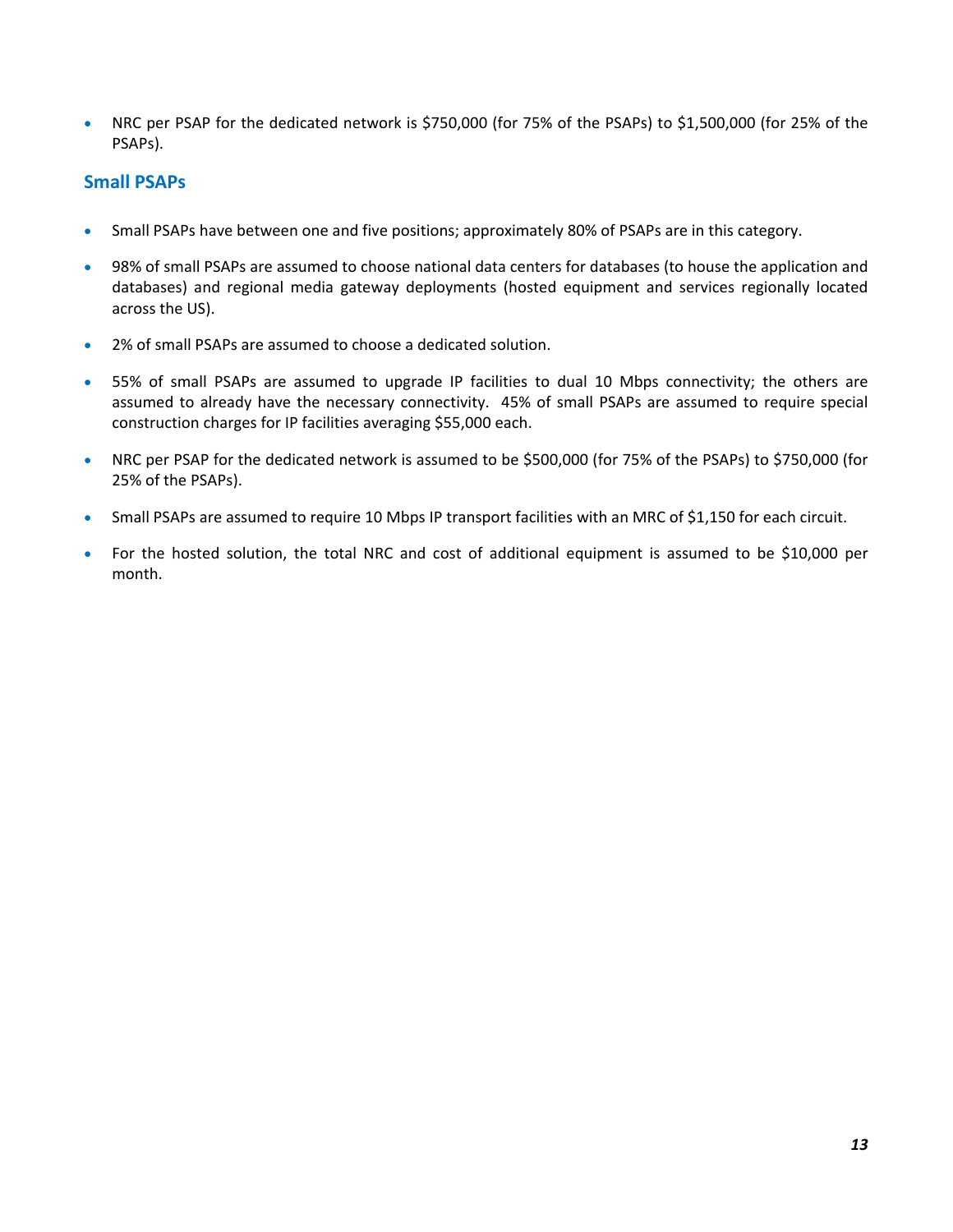| <b>Parameters</b>                                                                                   | <b>Small PSAPs</b> | <b>Medium PSAPs</b> | <b>Large PSAPs</b> |
|-----------------------------------------------------------------------------------------------------|--------------------|---------------------|--------------------|
| Seat size                                                                                           | $1-5$              | $6 - 49$            | $50+$              |
| Percentage of PSAPs of<br>each size                                                                 | 80 %               | 19 %                | 1%                 |
| PSAPs selecting the<br>hosted solution (Option B)                                                   | 98 %               | 50 % (75%)          | $0\%$ (50%)        |
| <b>Bandwidth required</b>                                                                           | <b>2 x 10 Mbps</b> | 2 x 10 Mbps         | 2 x 100 Mbps       |
| PSAPs upgraded with dual<br>fiber access                                                            | 55 %               | 75 %                | 100 %              |
| PSAPs that incur special<br>construction costs for<br>installing new or<br>upgrading existing fiber | 45 %               | 40 %                | 30 %               |
| Non-recurring cost (NRC)<br>for network access (\$M)                                                | 0.50.75            | 0.751.5             | 1.53.0             |
| Monthly cost for fiber<br>lease                                                                     | $2 \times $1,150$  | $2 \times $1,150$   | 2 x \$8,750        |
| NRC for hosting services                                                                            | \$10,000           | \$25,000            | \$50,000           |
| Monthly recurring charge<br>(MRC) for hosting services                                              | \$1,200            | \$1,200             | \$1,200            |

### **Figure 9 – Key Assumptions**

## **Bandwidth Requirements**

- Each call taker can be active on one call at a time, for either voice combined with video or standalone surveillance/traffic camera video. All call taker positions should be able to use all network functions simultaneously; thus, we take into account peak usage when all call takers are busy, not average usage.
- We assume that each active voice call needs 80 Kbps, based on a voice bit rate of 64 Kbps with G.711 encoding plus IP packetization overhead. (Unlike with traditional PSAPs, calls that are queued or on hold do not consume bandwidth.)
- Each call taker watches one video stream, at approximately 1.6 Mbps per call taker position.
- The bandwidth needed for text (RTT, SMS, and instant messaging) is generally considered to be negligible compared to the bandwidth needed for audio and video.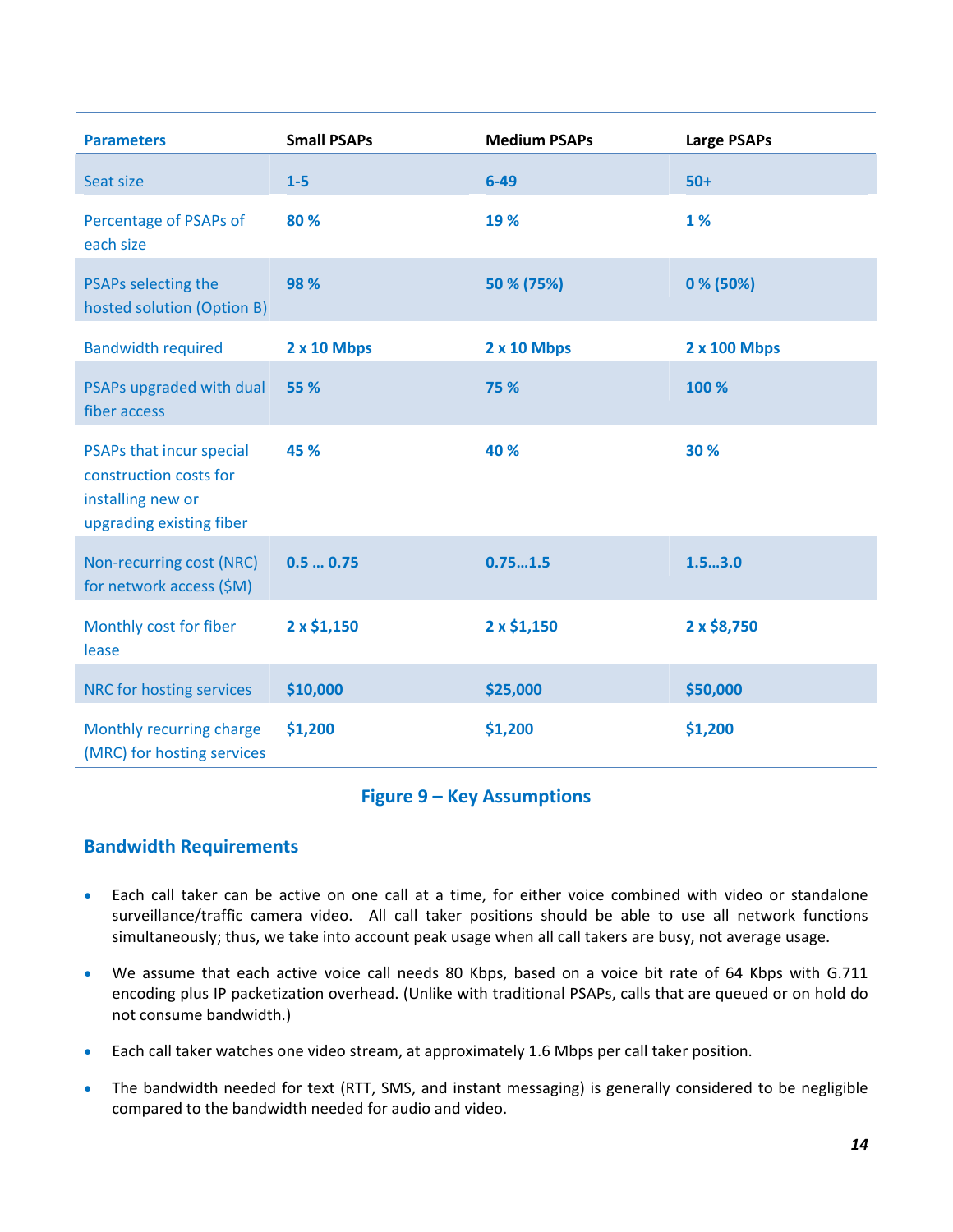- Data (e.g., access to location data or maps) for each call taker is small. We assume that each PSAP needs approximately 1 Mbps for data. In both the hosted and dedicated solutions, mapping and similar data will likely be cached within the PSAP.
- Network bandwidth is typically sold in steps, not by the kilobit. Therefore, we assume 10 Mbps and 100 Mbps, even though the needs may fall between those values.
- While bandwidth needs may not be fully symmetric, commercial-grade access at the 10 Mbps and 100 Mbps bandwidth levels are typically symmetrical, so we make no special provisions for asymmetric access.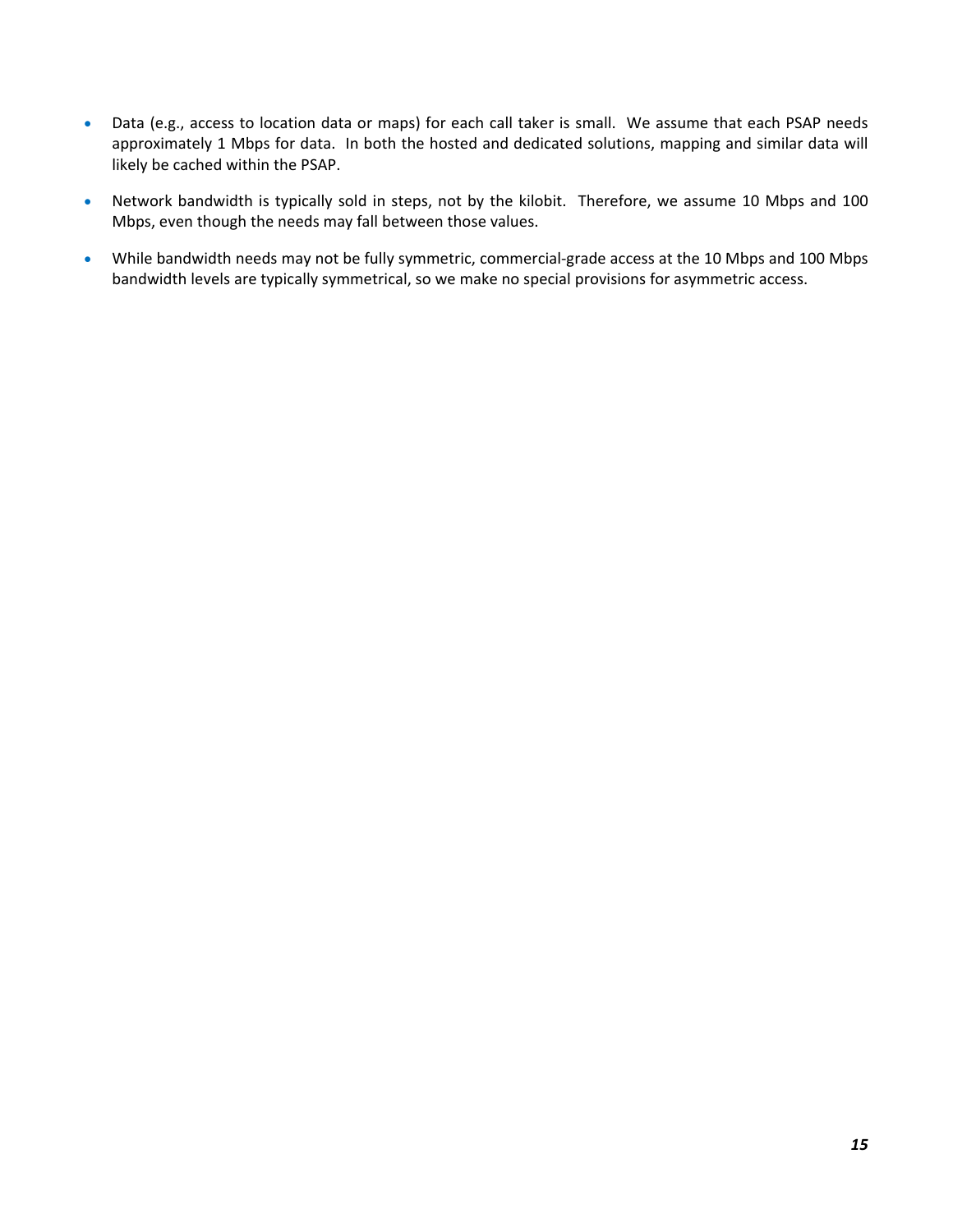## **Appendix B – Diagrams**



## **Small Market – Hosted Solution**

**Figure 9 ‐ Small PSAP Hosted Solution (Example)**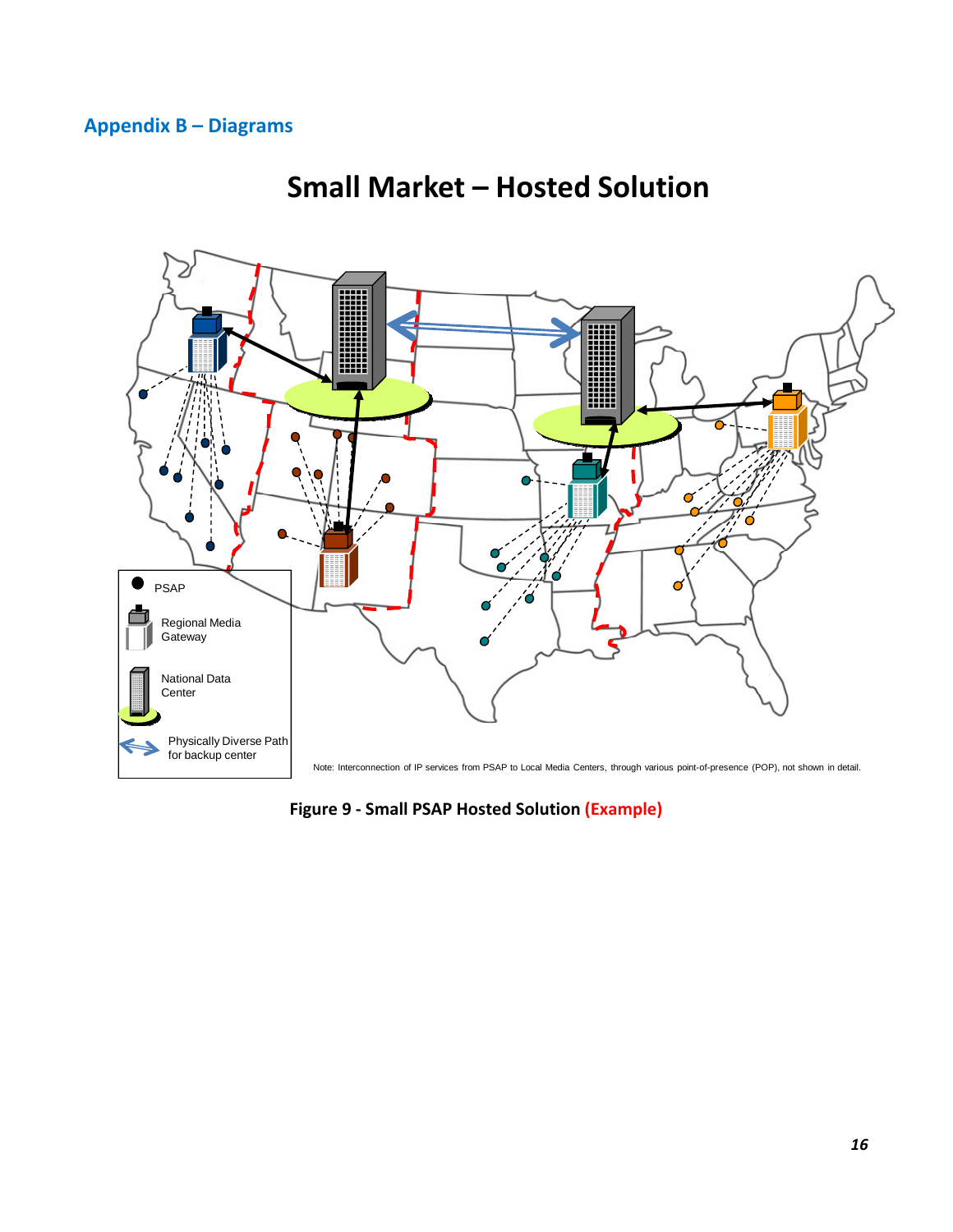## **Medium Market – Hosted Solution**



**Figure 10 ‐ Medium PSAP Hosted Solution (Example)**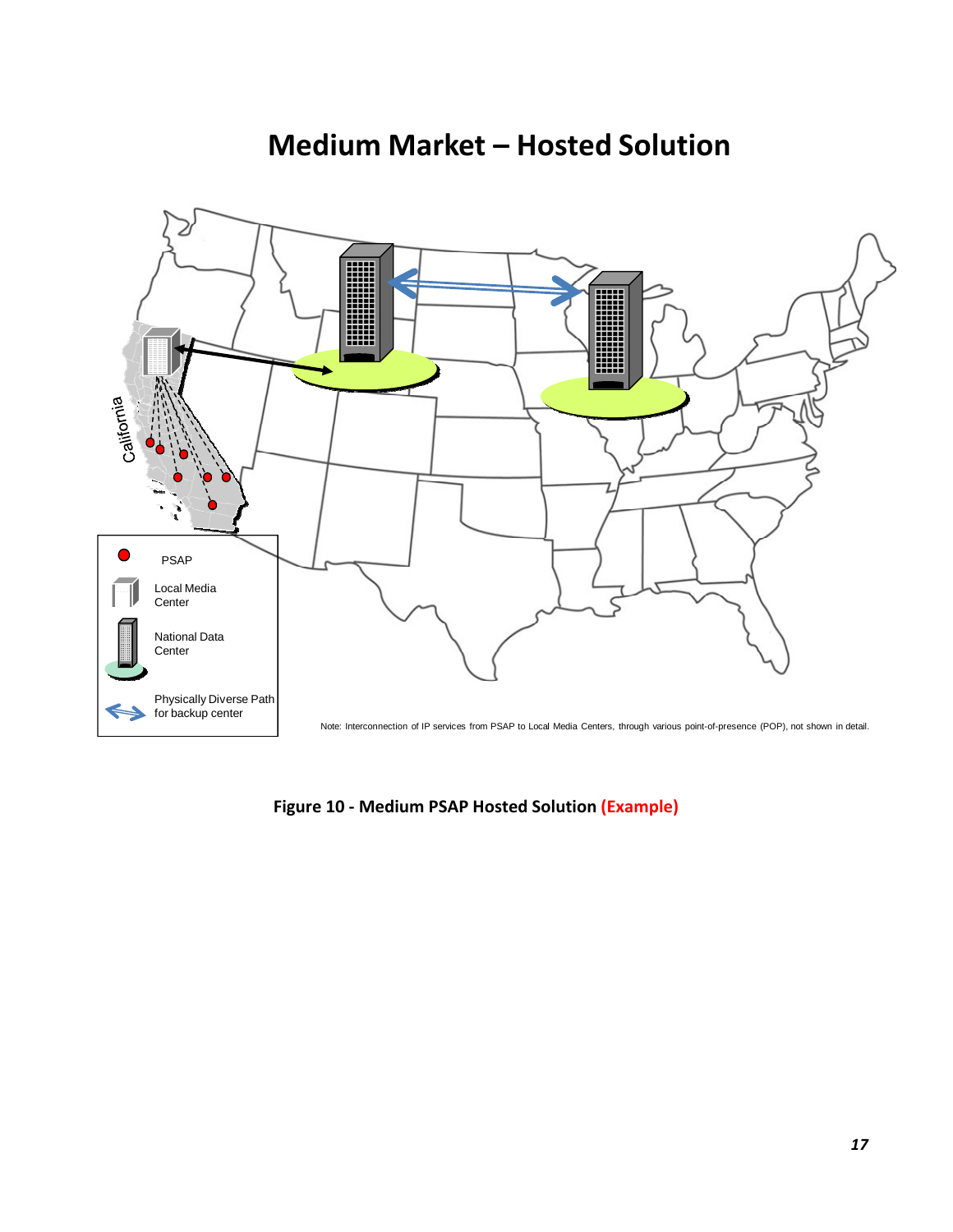# **Large Market – Dedicated Solution**



**Figure 11 ‐ Large PSAP Dedicated Solution (Example)**